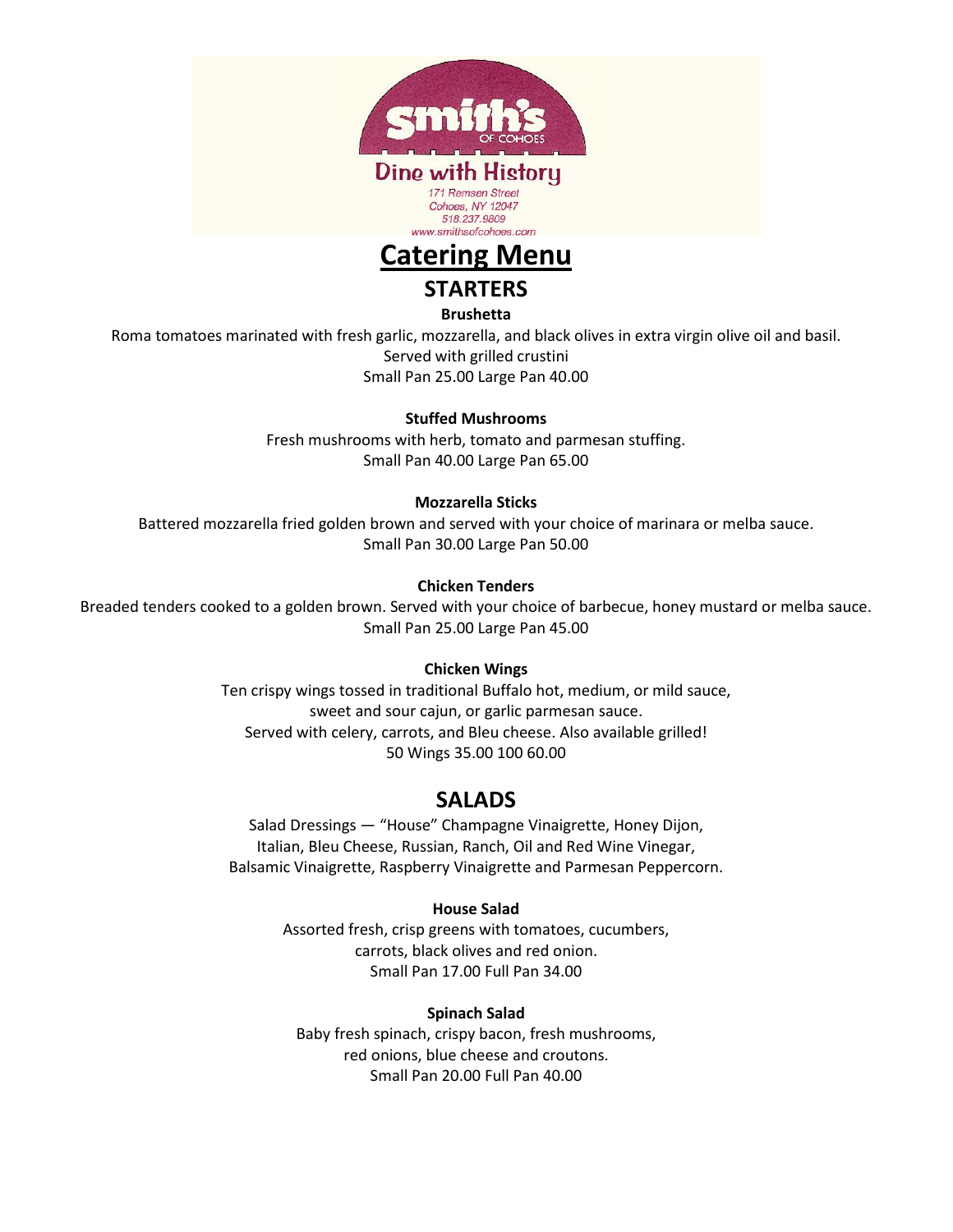### **Classic Caesar Salad**

Fresh hearts of romaine lettuce, tossed with parmesan cheese and garlic croutons, served with our classic Caesar dressing. Small Pan 25.00 Full Pan 50.00

#### **Potato Salad**

Diced boiled potatoes, tossed with onions, celery, relish and hard boiled eggs. Mixed with mayo, mustard and white pepper Small Pan 22.00 Large Pan 43.00

### **Pasta Rotini Salad**

3 color rotini salad, mixed with fresh vegetables, Italian meats and cheeses, Then tossed in our Italian Vinaigrette dressing Small Pan 27.00 Large 53.00

#### **Antipasto**

Mixed greens, ham, salami, pepperoni, provolone cheese, black olives, roasted red peppers, cherry peppers and pepperoncinis. Small Pan 30.00 Large 60.00

# **Sandwiches and Wraps SANDWICH TRAYS**

Your Choice Of Assorted Sandwiches or Wraps, and your choice of Two Side Salads \$12 per person

#### **Assorted Sandwich Tray**

Your Choice Of Assorted Sandwiches or Wraps & House Made Chips…\$9 Per Person Your Choice Of Assorted Sandwiches or Wraps and one side salad…\$10 Per Person

## **SANDWICH SELECTION**

Roast Turkey All White Albacore Tuna Salad Roast Beef Honey Roast Ham Chicken Salad Over Roasted Corned Beef Fresh Mozzarella and Tomato

#### **Side Salad Choices**

Pasta Salad Caesar Salad Tossed Salad Potato Salad

### **Sandwich Bar**

Everything you need to create your own sandwich; roast turkey breast, honey roast ham, roast beef, cheese, condiments & Sliced bread. Small (6-10ppl)…\$65 Medium (10-155ppl)…\$95 Large (15-20ppl)…\$125